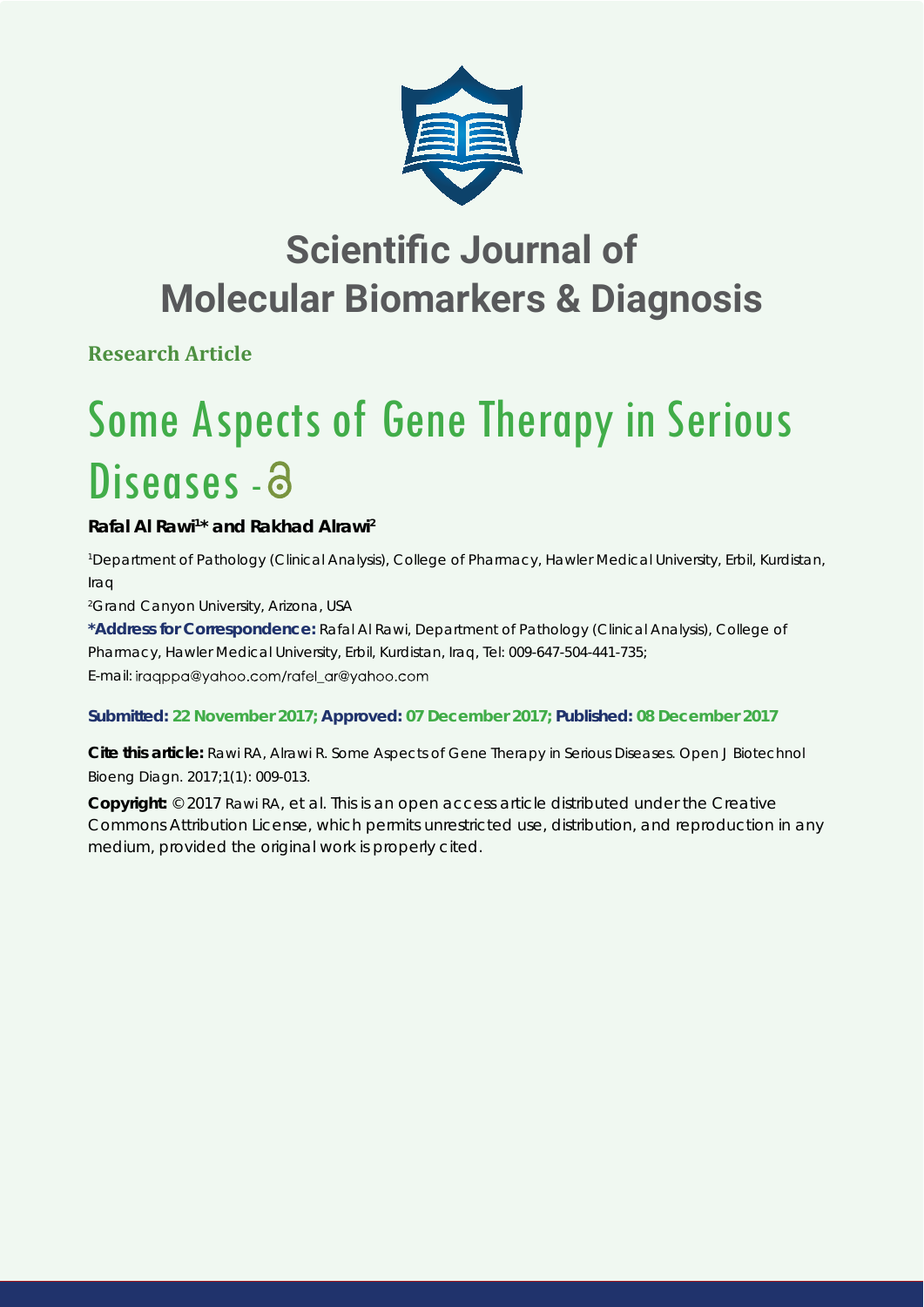#### **ABSTRACT**

Among the most leading top 3 causes of death world wide are cancer, coronary heart disease and diabetes. Improvements in surgical, development of new treatment strategies and radio therapeutic techniques have improved outcome of many diseases. Even though, 50% of patients still die from these diseases. Advances in gene therapy have been explored as possible modality of these diseases treatments. The goal of gene therapy is to modify a gene or genetic pathway to provide therapeutic value as well as it is important to develop a method that is safe and effective for the treatment of human diseases.The objectives of this article are to provide a short overview of gene therapy for some serious diseases, discuss most recent advances in gene therapy as well as imaging techniques that are utilized to monitor patients' response to the therapies.

#### **GENE THERAPY**

A gene is the basic physical and functional unit of heredity. Gene is made up of DNA; it acts as instructions to make proteins. In humans, genes vary in size from a few hundred DNA bases to more than 2 million bases. It has been estimated that human has between 20,000 and 25,000 genes. Human DNA consists of about 3 billion bases, and more than 99 percent of those bases are the same in all individuals. The sequence of these bases determines the information and expressed the phenotypic traits of organisms. Gene therapy is the treatment of disease by repairing or reconstructing defective genetic material. This technique was designed to correct genetic disorders caused by abnormalities in a single gene, a combination of several genes, or chromosome structure. Modern gene therapy can be defined as a technique that replaces one gene with another normal or therapeutic one. Although gene therapy has been used for several decades, but so far it has not produced any clear-cut therapeutic results. Each year, an estimated 3 millions babies worldwide, have birth defects. More than 6 thousands single-gene disorders are currently known. Gene therapy is the therapeutic delivery of virus gene into a patient's cells to treat and cure diseases. DNA or RNA, which contains genetic information, is the main component of viruses, which are capable to exploit human cells. They penetrate into human cells, integrate their genetic information into the host genome, and use the cells to reproduce themselves. Most current techniques generally require millions of copies of therapeutic a gene per one cell, with the hopes that at least one copy will be successfully integrated. Nowadays, the developments of global biotechnology system to investigate, diagnose and identify genes responsible for diseases become vital issue. Therefore, the biotechnological knowhow is needed to integrate current technology, to promote identifying gene responsible to diseases resistance and/or therapy [1-3]. Gene therapy is known as one of the most advanced approaches for therapeutic prospects tackling and combating genetic diseases such as cancer. In this approach, different viral and non-viral vector systems such as retrovirus, plasmid and transposon have been designed and employed. These vector systems are designed to target abnormal genes in tumor cells. Detection of the vectors containing therapeutic genes and monitoring of response to the treatment are the main issues that are commonly faced by researchers. Imaging techniques have been critical in guiding physicians in the more accurate and precise diagnosis and monitoring of cancer patients in different phases of malignancies. Imaging technique is safe and powerful tool for monitoring of the distribution of the transplanted gene, its expression over time and assessing patients who have received therapeutic gene [4,5]. When the gene therapy is a successful trial, the new gene will make a functional protein to treat and cure the disease. The first therapeutic use of gene transfer and direct insertion to human DNA was performed by French Anderson in 1990 [6].

#### **CANCER GENE THERAPY**

Cancer of all kinds is one of the main problems in public health worldwide. All cancers arise as the result of uncontrolled cell division. Some genes (oncogenes) can induce uncontrolled cell division. In contrast, other genes (tumor suppressor genes) serve to control cell division, be used to fight cancers. Despite advances in the diagnosis and treatment of cancer, the efficiency of current treatments is still limited. Moreover, current understanding of this disease brings a number of therapies that can be useful in its treatment at least in many patients. Reports indicated that although there were too many successful stories, achievements and progress made in medical scientific research, but till now many problems are facing cancer prevention and early detection strategies. Improvements in traditional surgical and radio therapeutic techniques as well as new medications decrease the mortality rate, but unfortunately still 50% of patients still die from different kinds of cancers. With the advances in biotechnology, gene therapy has been explored as a possible modality of many diseases treatment. To date, over 600 gene therapy clinical trial protocols have been activated in USA [7-9]. The most advantage of gene therapy for cancer treatment is the specific targeting of the tumor site, hence reducing unwanted systemic toxicity of drug therapy. This advantage relies on extremely well-regulated mechanisms that control the accuracy of gene delivery and expression at the specific targeted site(s). The efforts in developing new therapeutic viral gene make molecular medicine potentially promising. However, the success of this approach very much relies on a high efficiency of gene expression at the tumor site(s) in order to achieve therapeutic benefit  $[10]$ . Gene and cell therapies have emerged as effective approaches. One of the most important challenges for cancer gene and cell therapies is correct monitoring of the modified genes. Molecular imaging has been found to be powerful tools in monitoring cancer patients who have received therapeutic gene therapies. The utilization of molecular imaging techniques showed to have several advantages, such as the ability to accurately track administered therapeutic vectors in cancer patients.In addition, imaging techniques can be used for assessing responses to treatment in cancer patients. Hence, these techniques can open a new window of opportunity for tracking, monitoring and management of cancer patient [11]. Recently, Chimeric Antigen Receptor (CAR) T cells have come to be the latest designer 'drug' for treatment of cancer. This technology has generated multiple apparent cures in the treatment of B-cell malignancies, but has had much less impact in solid tumors [12]. Nevertheless, gene therapy is still in its beginning stage but it is full of potential. But there are possible ways to improve results in the future practice. The quickest way is using combination of existing treatment modalities. This technique suggests a multimodality approach to be involved in therapeutic of cancer, integrating curative resection, including concurrent or sequential gene therapy, chemotherapy and radiotherapy [7]. Furthermore, colorectal cancer is the second most common type of malignancy.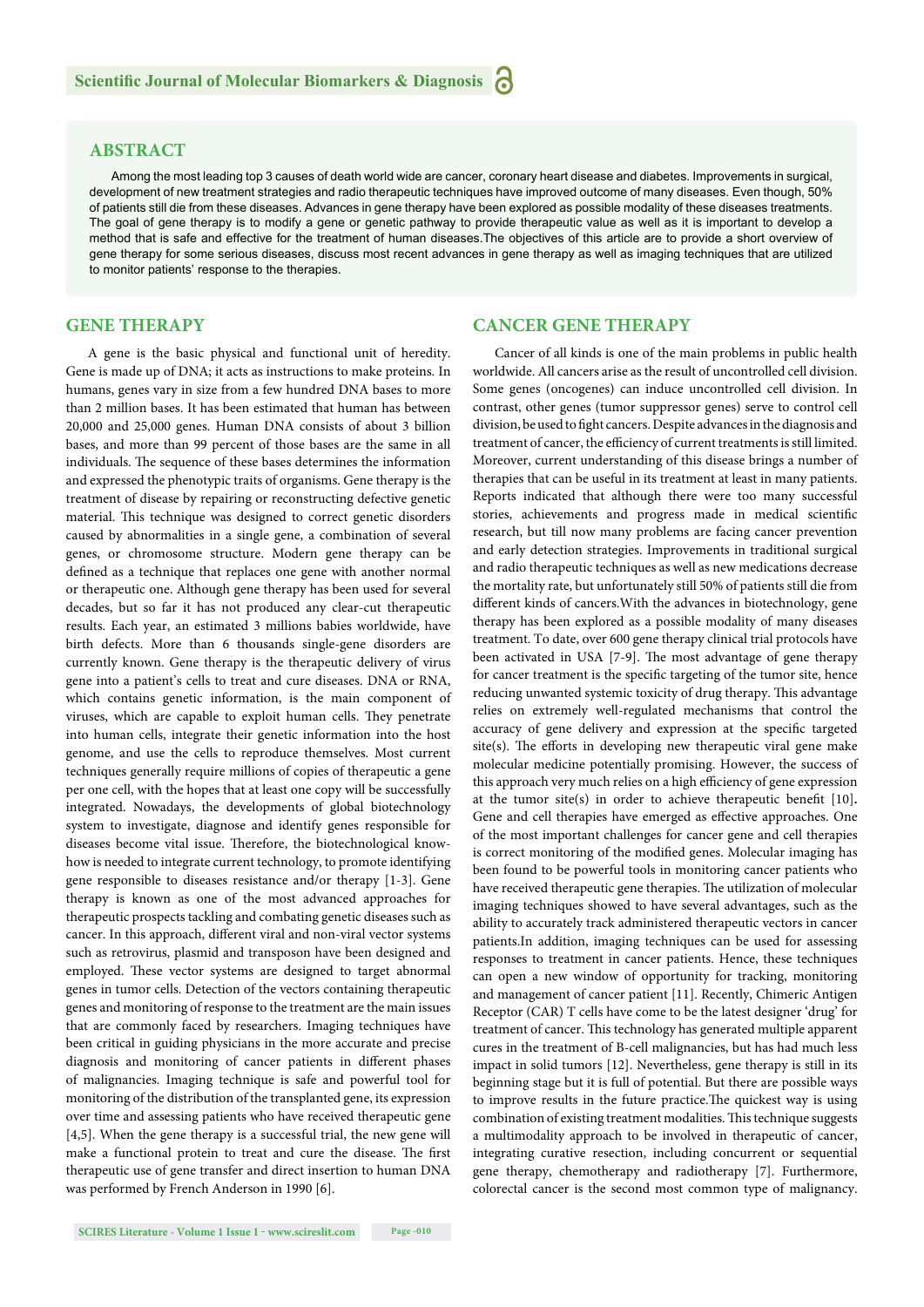Improvements in surgical and radiotherapeutic techniques and the increased availability of new cytotoxic drugs have improved outcome, but 50% of patients still die from recurrent or metastatic disease. Several features of its natural history render colorectal cancer a good candidate for gene therapy. Techniques include gene replacement, virus-directed enzyme–prodrug therapy, immune manipulation and virus-therapy, all of which have entered clinical trials [13].

#### **CARDIOVASCULAR DISEASES**

Coronary artery disease, heart failure, and cardiac arrhythmias are considered the major cause of morbidity and mortality in the world. The overall death rate for all cardiovascular diseases in USA is 236.1 per 100 000 persons [14,15]. Pharmacologic drugs therapy has some limitations, and need to be improved without side effects, as many patients are still left with significant morbidity despite those therapies. New treatment modality, such as the development of gene transfer vectors has given researchers the tool to target specific genes that play a role in cardiovascular diseases. Cardiovascular disease is the second most common application for gene therapy clinical trials, which most frequently employ Adenovirus Serotype 5 (Ad5) - based vectors as delivery vehicles. Although interactions of Ad5 vectors with circulating proteins and cells can limit their efficacy after systemic administration, local gene delivery strategies show great potential in the cardiovascular setting, notably in the context of vascular delivery. Studies suggested that myocardial gene transfer can improve angiogenesis with vascular endothelial growth factor or fibroblast growth factor, which induce cardiac repair and control heart rate. Successful delivery of a gene to the target cell or organ is paramount to therapeutic efficacy. A number of gene delivery methods have been developed using both viral- and non-viral-based vectors. They are easy to produce and are used extensively for treatment that does not require high-density gene transfer. The gene of interest does not need to encode a specific protein to be of therapeutic value. Viral vectors are more commonly used for cardiovascular therapeutic because they transfer genes to cardiac myocytes much more efficiently than any of the non-viral methods [16-19].

#### **DIABETES**

A total of 415 million people had been estimated to have diabetes worldwide during 2015. Furthermore, from 2012 to 2015, approximately 1.5 to 5.0 million deaths each year resulted from diabetes [20,21]. It is well known that diabetes is a group of metabolic disorder. If not treated, diabetes can cause many complications which may lead to death. The cause of diabetes is genetic defect of *β*-cell function and consequently, defect in insulin processing and action. Prevention and treatment involve insulin injections, to lower blood sugar levels, besidesthere are many different classes of anti-diabetic medications in the market [22-24]. Most diabetes treatments work by giving the body the insulin it needs to break down blood sugar. In recent years, scientists have taken steps by attempting to stimulate or replace the cells in the pancreas responsible for producing insulin in the first place, researcher hoping to use gene therapya potentially one-time and long lasting treatment. Insulin gene therapy is approach that involves the introduction of a foreign gene into any cell type in the body, allowing it to produce insulin. The gene(s) introduced could be the insulin gene itself, perhaps under control of a tissue-specific promoter, allowing for expression in a select non–*β*-cell type, or a gene encoding a factor that in turn activates the insulin gene. Furthermore, new technique of implantation of *β*-cells (cell-replacement therapy) that involve the creation or expansion of insulin-producing cells in vitro followed by their implantation in the patient. The number of people suffering from diabetes is growing at curvilinear rate. One approach, which might be useful to treat diabetes, is gene therapy. The first gene therapy approach to diabetes was put forward shortly after the cloning of the insulin gene. Another gene therapy approach aims at genetically manipulating *β*-cells so that they produce a local *β*-cell protection factor. In individuals where autoimmune destruction of *β*- cells has begun, but not reached the end stage, it would make sense to rescue the remaining *β*-cells by such a gene therapy approach. Assuming that it is possible to target a vector to the *β*-cell *in vivo*, the resulting *β*-cell production of a local survival factor would not only save the *β*-cells, it would also leave the immune system in general unaffected as the transgenic production is localized to the islets. Recently, Doiron has developed a treatment consisting of three molecules (Syner-III): glucokinase, PTP1B and Pdx-1. These are transcription factors that regulate genes, when infused into the body to help stimulate the formation of new beta cells. Those molecules are administered via a gene therapy procedure, as they stuffed into a modified virus and injected directly into the pancreas in a one-time treatment. Furthermore, research showed a group of compounds called aminopyrazines could be packed into a pill and lead to more beta cells, and more insulin, in mice. However, results have succeeded in producing beta cells in mice, but failed to reproduce insulin in humans [25-27]. Recently researchers have suggested that a new form of gene therapy may provide future help for people with diabetes. To treat diabetes, gene therapy investigators are currently studying approaches to efficiently transfer the insulin gene into other cells such as the liver, stomach, or intestines. Alternatively, cell therapy approaches for this disease are focused on developing the most efficient methods for the isolation of pancreas  $β$ -cells or appropriate stem cells, appropriate location for cell transplant, and improvement of their survival upon infusion. Gene and cell therapy scientists are developing methods to reprogram some of the other cells of the pancreas to secrete insulin. It was reported that a successfully inserted human insulin gene into the genome of liver cells using cell cultures *in vitro*, which has resulted in producing insulin [28].

#### **NEW MOVE TOWARD BETTER HORIZON OF GENE THERAPY**

Gene therapy is as one of the most advanced approaches for therapeutic prospects of tackling diseases. In this approach, different viral and non-viral vector systems such as retrovirus, plasmid and transposon have been employed. These vector systems are designed to target different mutant (abnormal) genes in various tissues and cells such as tumor cells [29]. Selection of suitable delivery system is one of the crucial aspects in gene therapy that determines the efficiency of gene therapy. The past two decades have witnessed extensive efforts for finding safe and efficient vectors to overcome the limitations of viral vectors. The utilization of DNA transposon-based vectors for gene therapy has emerged as a promising non-viral alternative. DNA 'cutand-paste' is one of the main mechanisms of genome engineering by transposon elements. PiggyBac (PB) is known as a highly efficient DNA transposon. It has been shown that PB can be functional in various species including mammalian systems. This vector can overcome some limitations of other vectors in cancer gene therapy. Some advantages of PB include the capacity for integration into the genome and providing a stable expression, without a significant reduction in their transposition activity and display non-overlapping targeting preferences [30]. A part from gene therapy, Mesenchymal Stem Cells (MSCs), are multipotent stromal cells that can differentiate into a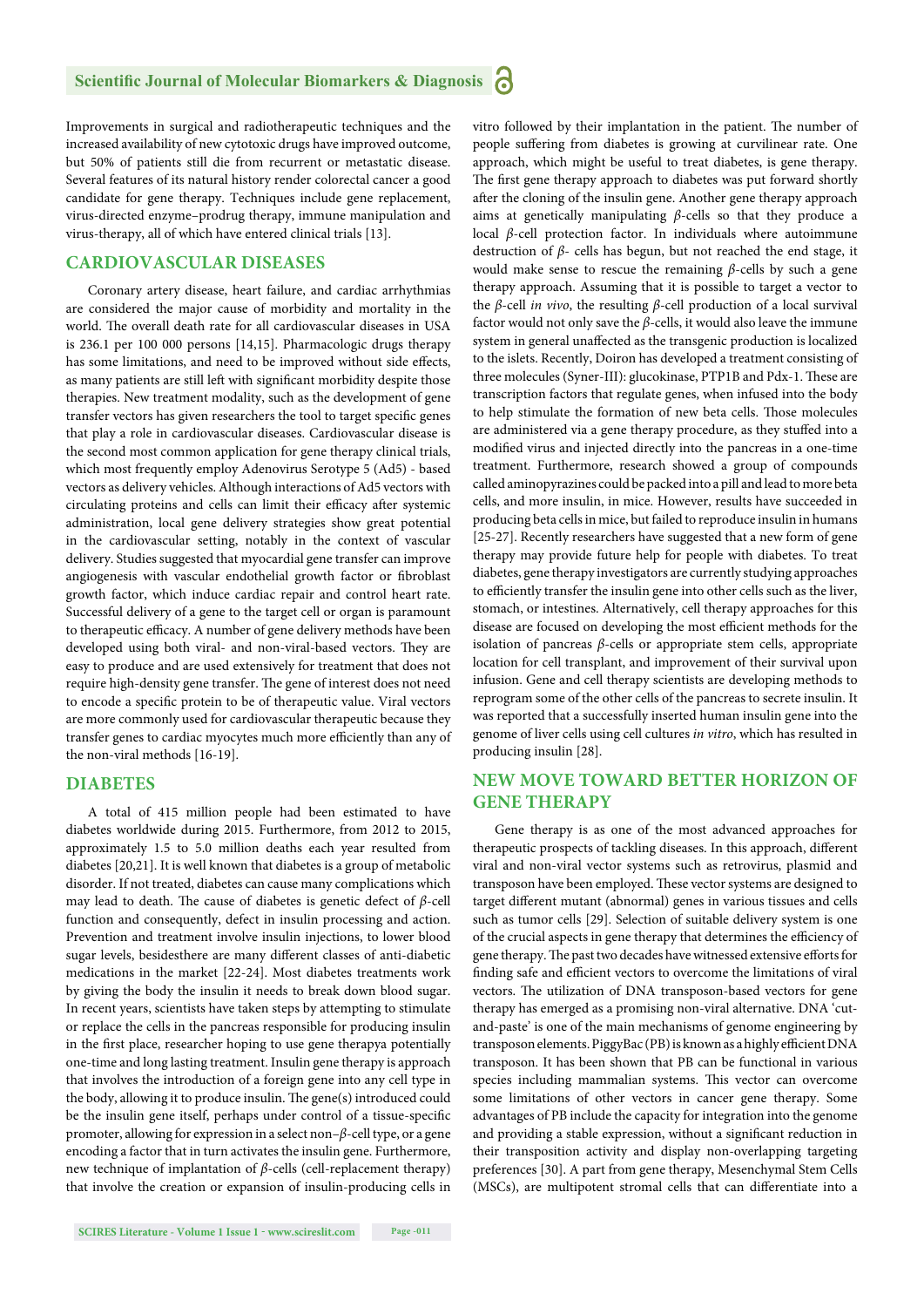#### **Scientific Journal of Molecular Biomarkers & Diagnosis**

variety of cell types, including: osteoblasts (bone cells), chondrocytes (cartilage cells), myocytes (muscle cells) and adipocytes (fat cells). MSCs have been found in organisms (*in-vivo*) and have been studied as well in tissue culture (*in-vitro*), which will be a vital issue in the future [31]. There are promising results whereby MSCs can be used as cancer gene therapeutic biological vehicles in cell therapy have several advantages, including immune-silence, tumor tropism, easy and rapid isolation [32]. Molecular imaging is a type of medical imaging that provides detailed pictures of what is happening inside the body at the molecular and cellular level and to follow up the consequences gene therapy. It allows scientists to see how the body is functioning and to measure its chemical and biological processes. Furthermore, it is able to identify disease in its earliest stages and determine a patient's response to gene therapy. Imaging techniques can guide physicians in the more accurate and precise diagnosis and monitoring of cancer patients in different phases of malignancies. Imaging techniques are non-invasive and powerful tools for monitoring of the distribution of transgenic expression over time and assessing patients who have received therapeutic genes. Future technological progress in imaging techniques will help not only to develop safe and efficient gene therapy protocols for clinical application but also enable physicians to monitor therapeutic effects in cancer patients who have received therapeutic genes [4]. Recently, researchers from the National Institutes of Health and the University of Chicago improved the speed, resolution and light efficiency of an optical microscope by switching from a conventional glass cover slip to a reflective, mirrored cover slip and applying new computer algorithms to process the resulting data (High Resolution Optical Imaging, HROI). This technique is just like a lot "looking into a mirror" [33]. Finally, human genetic variation both within and among populations should be considered when applying stem cells and gene therapy as well as molecular imaging. There may be multiple variants (allele's polymorphisms) of any given gene in human population. The frequencies of alleles at a single locus vary among populations and within different generations within same population due to the evolutionary forces of natural selection, mutation, migration and genetic drift [34]. Furthermore, humans' populations showed diverse genetic make-up. Genes involved in the development of hair follicles, pigmentation, metabolic pathways, drug metabolism, susceptibility, disease resistance and immune system were found to have higher levels of population differentiation. Disease-related genes demonstrate excessive SNPs with high levels of population differentiation. In general, population differentiation under evolution is mostly influenced by demographic history, adaptation to a local environment, and selection [35]. Nevertheless, variation in alleles/genes expression is extensive among tissues, individuals, strains, populations and species. The interactions among these sources of variation are relevant for physiological studies such as disease or toxic stress; for example, it is common for pathologies such as cancer, heart failure and metabolic disease to be associated with changes in tissue-specific gene expression or changes in metabolic gene expression. Half of the genes (48%) were differentially expressed among individuals within a population-tissue group and 76% were differentially expressed among tissues. Result indicated that many tissue-specific differences in gene expression are unique to one population and thus are likely to contribute to fundamental differences between tissue types [36].

#### **CONCLUSION**

According to the above issues, it is concluded that the following considerations should be taken if gene or stem cells transplantation being successful process. As patients (known as the recipients of gene therapy) have multiple variants of any given gene, leading to polymorphism. No one gene or one stem cell can fit all patients. Moreover, disease-related genes demonstrate excessive Single Nucleotide Polymorphism (SNPs) with high levels of population differentiation. The gene expression also may vary extensively among tissues, individuals and populations. Research should be focused to identify compatibility of donor's gene (viral or non-viral vector systems) and that transplanted one into recipient patient related to immune system and function, as well as to consider variations in genes expression among the various tissues, differences among individuals and geographic populations.

#### **REFERENCES**

- 1. Leland H. Cell Biology and Cancer, Rediscovering biology, Molecular to Global Perspectives. 2003
- 2. American Society of Clinical Oncology. The National Cancer Institute: The Genetics of Cancer. Cancer. 2015
- 3. Ermak G. Emerging Medical Technologies. World Scientific. 2015. https://goo.gl/qCYDM4
- 4. Saadatpour Z, Bjorklund G, Chirumbolo S, Alimohammadi M, Ehsani H, Ebrahiminejad H, et al. Molecular imaging and cancer gene therapy. Cancer Gene Ther. 2016. https://goo.gl/Yp1g6S
- 5. Arthur N. How does gene therapy work? Scientific American, a division of nature America, Inc. 2017. https://goo.gl/ePtYU3
- 6. Clinical Trials Worldwide Database. Gene Therapy. The Journal of Gene Medicine. Wiley. 2016
- 7. Daniel HP, Ming-Jen C and David JK. Gene therapy for colorectal cancer. Br Med Bull. 2002; 64: 201-225. https://goo.gl/4pzrk5
- 8. WHO. World Health Organization. World Cancer Report 2014. Fact sheet No. 297. 2015
- 9. Al-Rawi R. Can Environmental Variations Play Role in Identifying Sensitive Genes Causing Cancer? J Mol Biomark Diagn. 2017; 8: 127.
- 10. Kerr D. Clinical development of gene therapy for colorectal cancer. Nat Rev Cancer. 2003; 3: 615-22. https://goo.gl/5nNUz4
- 11. Saadatpour Z, Rezaei A, Ebrahimnejad H, Baghaei B, Bjorklund G, Chartrand M, et al. Imaging techniques: new avenues in cancer gene and cell therapy. Cancer Gene Ther. 2017; 24: 1-5. https://goo.gl/vkxhQJ
- 12. Junghans RP. The challenges of solid tumor for designer CAR-T therapies: a 25-year perspective. Cancer Gene Ther. 2017; 24: 89-99. https://goo.gl/uePEYS
- 13. Julie AW, Kevin DJ. Gene therapy to treat cardiovascular disease. Journal of the American Heart Association. 2013. https://goo.gl/3iqJRT
- 14. Rakhad Alrawi, Rafal Alrawi. Conventional Concepts in Coronary Heart Disease and New Thoughts in its Prediction. Insights Med Phys. 2017; 2. https://goo.gl/W5Qjce
- 15. Greener ID, Sasano T, Wan X, Igarashi T, Strom M, Rosenbaum DS, et al. Connexin43 gene transfer reduces ventricular tachycardia susceptibility after myocardial infarction. J Am Coll Cardiol. 2012; 60: 1103-1110.
- 16. Sundararaman S, Miller TJ, Pastore JM, Kiedrowski M, Aras R, Penn MS. Plasmid-based transient human stromal cell-derived factor-1 gene transfer improves cardiac function in chronic heart failure. Gene Ther. 2011; 18: 867-873. https://goo.gl/SHKZWr
- 17. Igarashi T, Finet JE, Takeuchi A, Fujino Y, Strom M, Greener ID, et al. Connexin gene transfer preserves conduction velocity and prevents atrial fibrillation. Circulation. 2012; 125: 216-225. https://goo.gl/bseyw7
- 18. Roger JH. Gene Therapy for Heart Failure. American College of Cardiology. 2017. https://goo.gl/dsiaH6
- 19. WHO. About diabetes. World Health Organization. 2014 https://goo.gl/jlVLK
- 20. WHO. The top 10 causes of death Fact sheet N°310. World Health Organization. 2017. https://goo.gl/W8V1oO